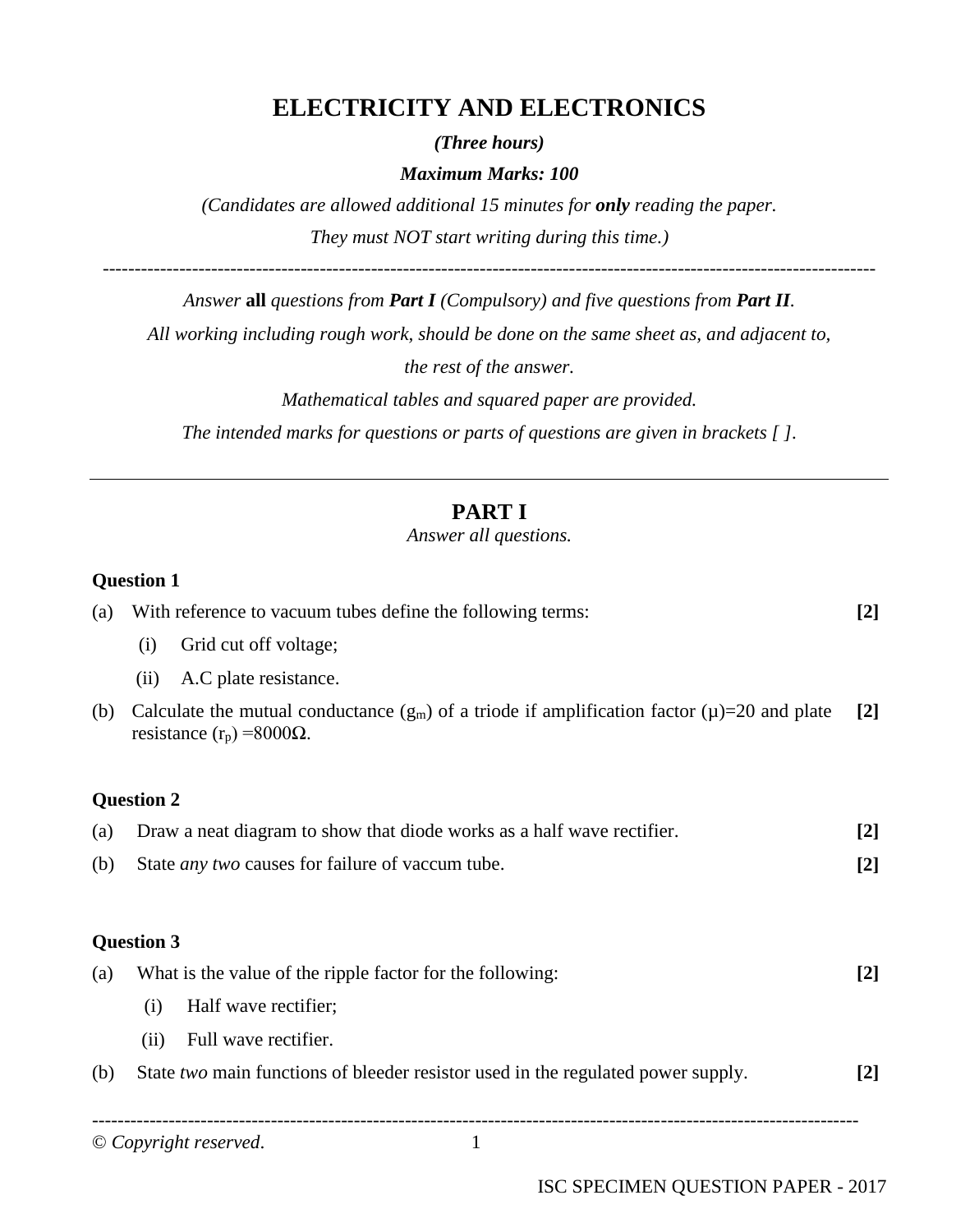Draw a neat diagram of a crystal microphone. Mention one important quality this crystal should possess. **[4]**

#### **Question 5**

- (a) Obtain the relationship between the root mean square (rms) of current  $(I_{rms})$  and its peak value  $(I_m)$ . **[3]**
- (b) Write *any one* difference between electrolytic and non-electrolytic capacitor. **[1]**

#### **Question 6**

Write short notes on the following: **[4]**

- (a) Pendant holder;
- (b) Distribution board.

#### **Question 7**

A full wave rectifier uses two diodes *(Figure - 1)*. The internal resistance of each diode may be **[4]** assumed constant at 20Ω. The transformer (rms) secondary voltage is 50V and the load resistance is 980  $\Omega$ .



*Figure - 1*

Calculate:

- (a) The mean load current;
- (b) The rms value of load current.

© *Copyright reserved*. 2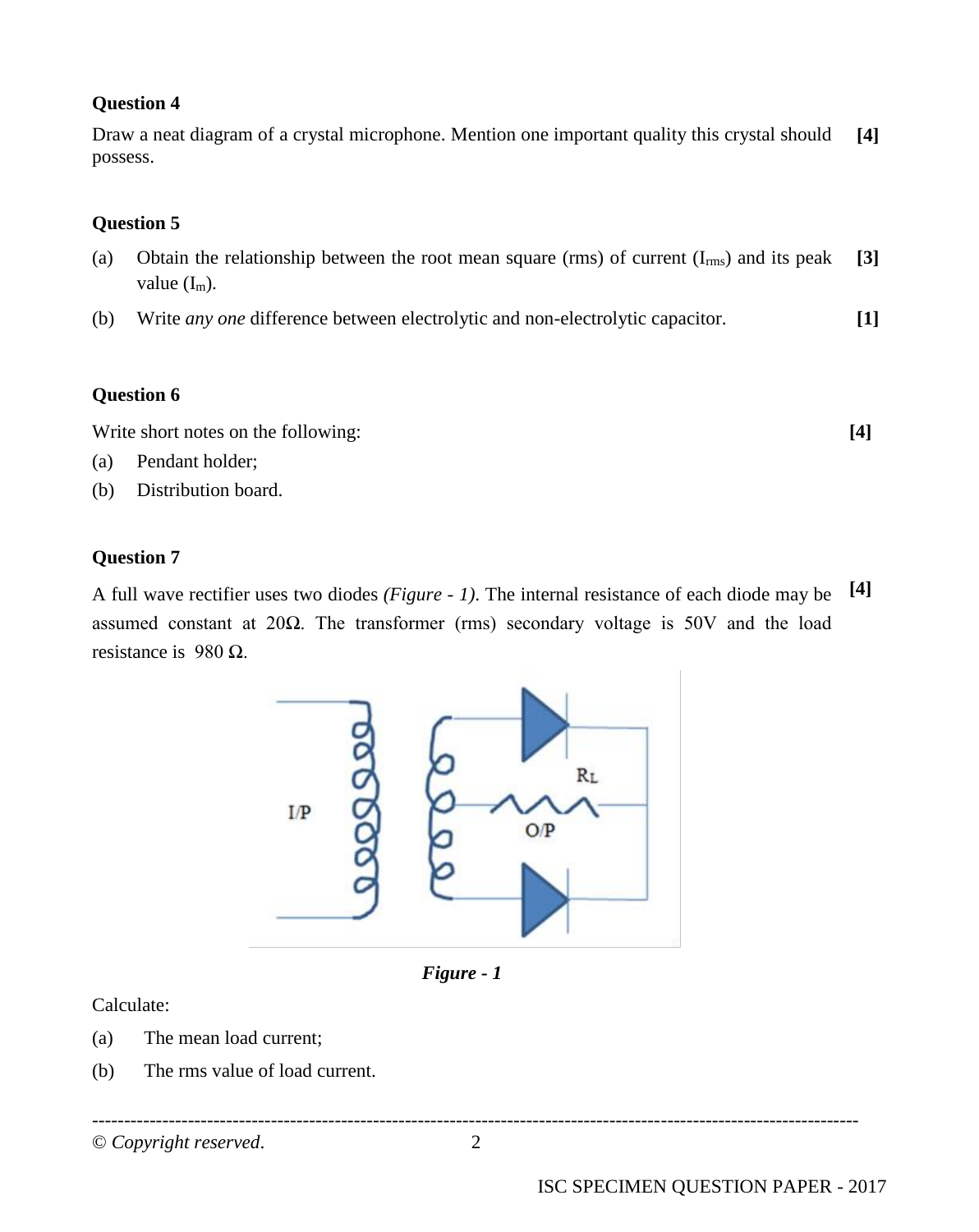| (a) | What is meant by short circuiting in electrical wiring?                               | $[2]$             |
|-----|---------------------------------------------------------------------------------------|-------------------|
| (b) | What arrangement could be made to prevent an electrical wiring from short circuiting? | $\lceil 2 \rceil$ |

## **Question 9**

|  | Explain in brief the importance of series resistor in the voltage stabilization circuit. | $[4]$ |
|--|------------------------------------------------------------------------------------------|-------|
|  |                                                                                          |       |

#### **Question 10**

- (a) Given below are three figures drawn for energy per band against edge of the nucleus. Which of the following figures refer to **[3]**
	- (i) Conductors;
	- (ii) Semiconductors;
	- (iii) Insulators?



**Fig-2 Fig-3 Fig-4** 

(b) State *any one* method to prevent leakage of current. **[1]**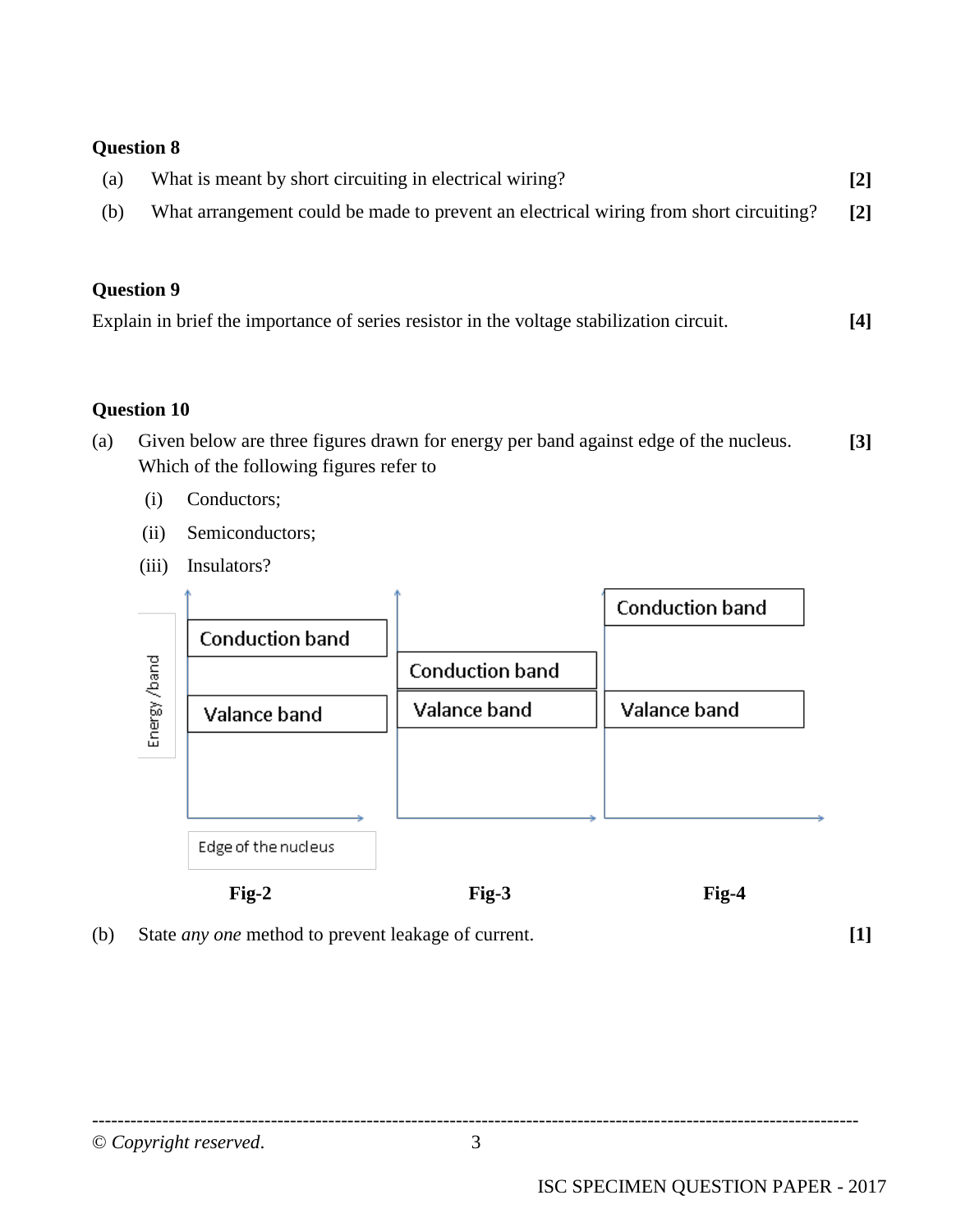## **SECTION B**

#### Answer *any five* questions.

#### **Question 11**

(a) Calculate the current through Zener diode if the load resistance  $R<sub>L</sub> = 30$  kΩ for the circuit [4] given below (Figure 5):





| (b) | What is the function of a fuse? Explain the structure of a cartridge fuse.                                          | $[4]$ |
|-----|---------------------------------------------------------------------------------------------------------------------|-------|
| (c) | State <i>any four</i> IEE rules and regulations used while installing an electrical appliance.                      | $[4]$ |
|     | <b>Question 12</b>                                                                                                  |       |
| (a) | Compare AC and DC distribution of power.                                                                            | $[2]$ |
| (b) | With the help of a neat diagram explain how a three wire system is used in the distribution<br>of electrical power. | $[4]$ |
| (c) | With the help of a neat diagram explain how a transistorised voltmeter works.                                       | [6]   |
|     | <b>Question 13</b>                                                                                                  |       |
| (a) | Fill in the blanks:                                                                                                 | [4]   |
|     | In p-type semiconductor, the current conduction is by<br>(i)                                                        |       |

- (ii) If a p-n junction is forward biased, its resistance is \_\_\_\_\_\_\_\_\_\_\_\_\_\_\_\_\_\_\_\_
- (iii) The emitter of a transistor is \_\_\_\_\_\_\_\_\_\_\_\_\_\_\_\_\_\_\_\_\_\_ doped.
- (iv) The function of a transistor is to  $\frac{1}{\sqrt{1-\frac{1}{n}}}\cdot$
- (b) Write short note on the following: **[4]** (i) Vulcanised Indian Rubber (VIR) (ii) Flexes.
- (c) Show the electrical connection of a heater for domestic use. **[4]**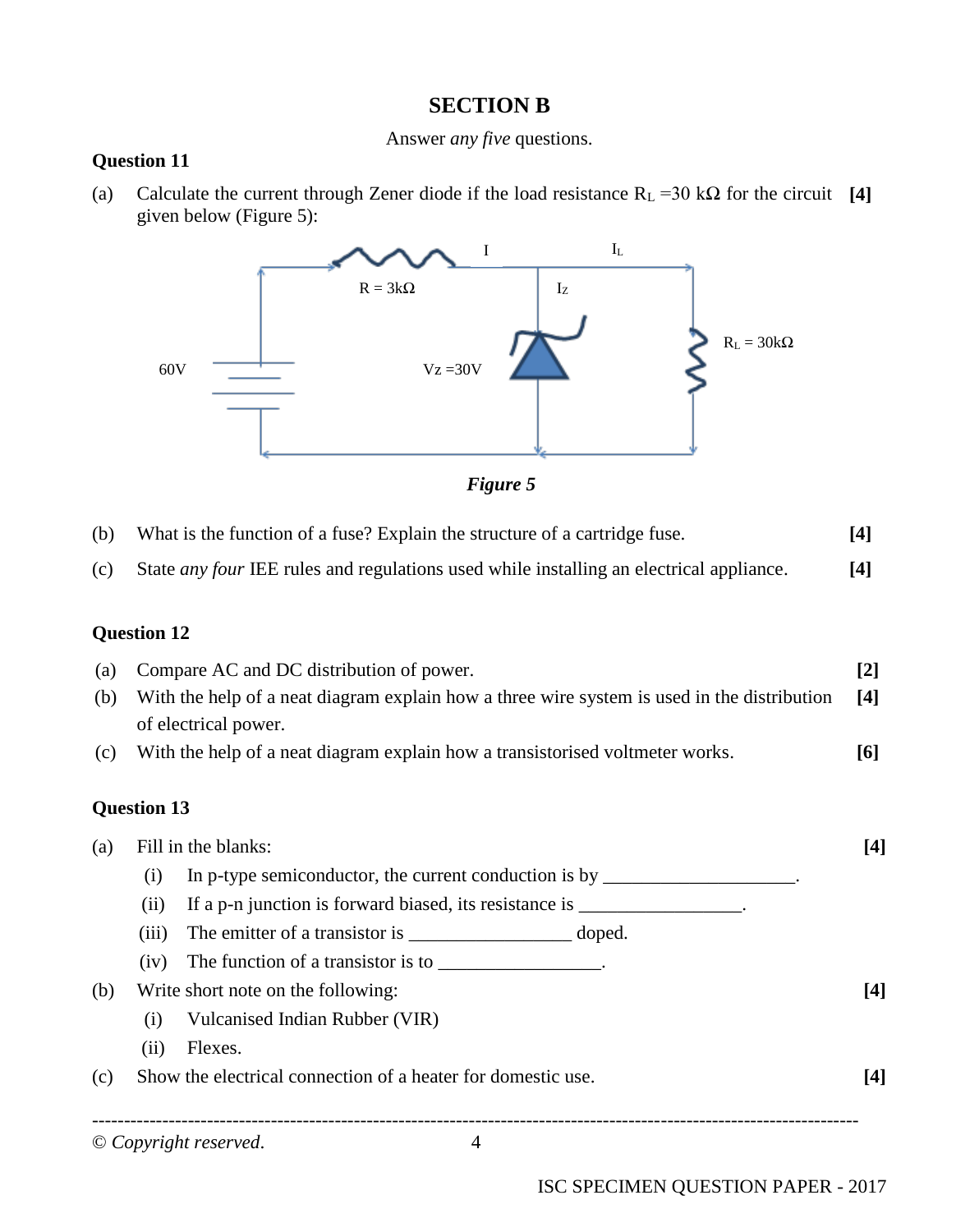| (a) |      | Explain how a gramophone record can be prepared.           | [4]  |
|-----|------|------------------------------------------------------------|------|
| (b) |      | State one condition each for using the following:          | 14 I |
|     | (1)  | Underground cables;                                        |      |
|     | (11) | Overhead cables.                                           |      |
| (c) |      | With the help of a diagram explain how an ear phone works. | [4]  |

# **Question 15**

(a) State the names of the devices give the following output (O/P) voltage when connected in an appropriate circuit: **[3]**



## *Figure 6*

- (b) Explain how a single loop generator can be used to produce an electrical O/P. **[4]**
- (c) Explain how a dc motor behaves as a self -regulated machine. **[5]**